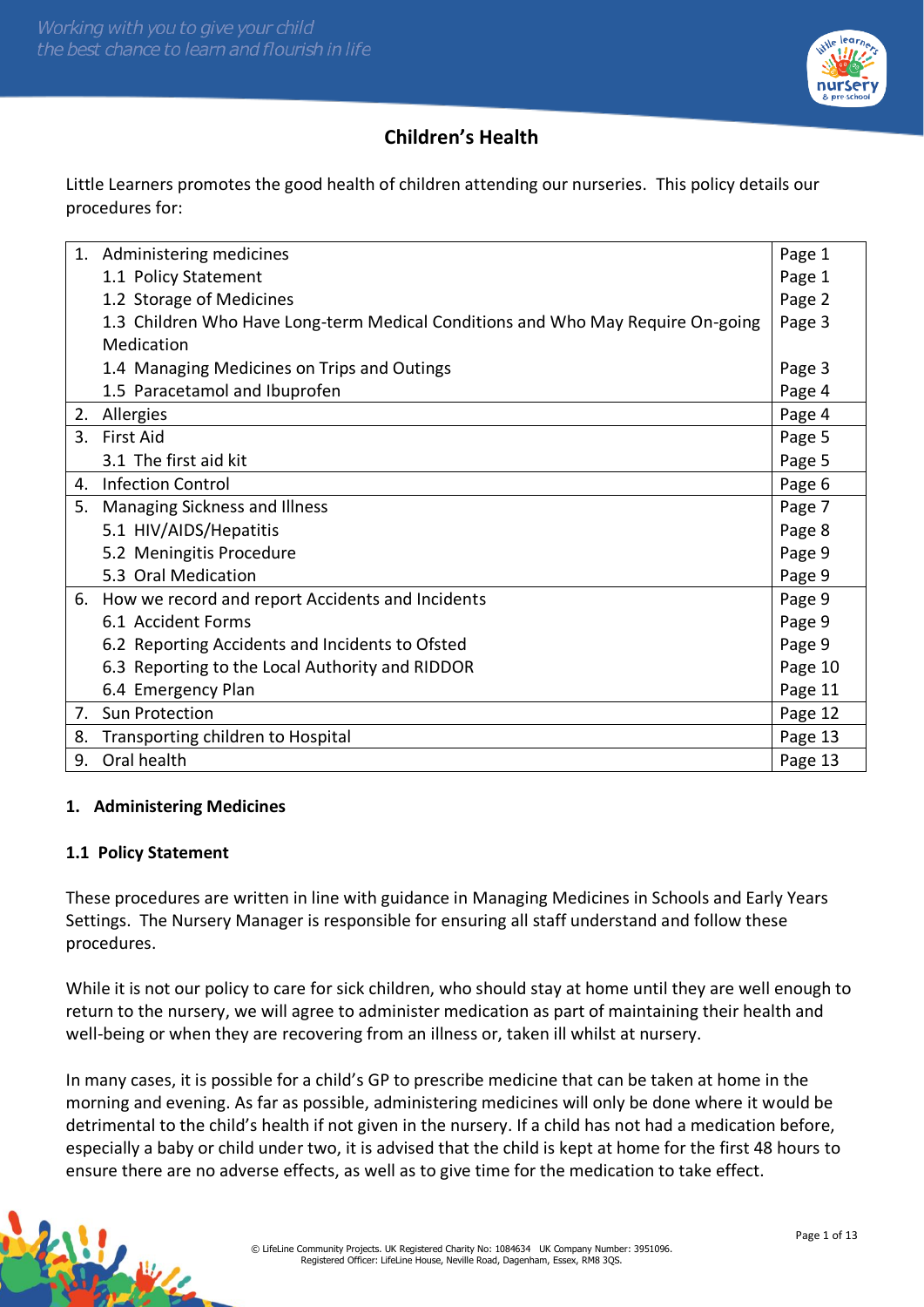

A first aid trained member of staff is responsible for the correct administration of medication to children for whom they caring for. This includes ensuring that parent consent forms have been completed, that medicines are stored correctly and that records are kept according to procedures.

#### **Our Procedures**

- a) Children taking prescribed medication must be well enough to attend the nursery.
- b) Only medication prescribed by a doctor (or other medically qualified person) can be administered. It must be in-date and prescribed for the current condition (medicines containing aspirin will only be given if prescribed by a doctor).
- c) Children's paracetamol (un-prescribed) is only administered for children under the age of one year with the verbal consent of the parents in the case of a high temperature. This is to prevent febrile convulsion and where a parent or named person is on their way to collect the child.
- d) Children's prescribed medicines are stored in their original containers, are clearly labelled and are inaccessible to children.
- e) Medicine, both prescription and non-prescription, will only be administered to a child where written permission for that particular medicine has been obtained from the child's parent and/or carer before the medication is administered.
- f) The member of staff receiving the medication must ask the parent to sign an Administering Prescription/Non-Prescription Medicine form that states the following information:
	- the full name of child and date of birth
	- the name of medication and strength
	- who prescribed it
	- the dosage to be given in the nursery
	- how the medication should be stored and its expiry date
	- any possible side effects that may be expected
	- the signature of the parent, their printed name and the date.
- g) No medication may be given without the above details being provided.
- h) The administration of medicine is recorded on an Administering Prescription/Non-Prescription Medicine form each time it is given and is signed by a member of staff and a witness who has double checked the medicine and dose and seen the member of staff administer it.
- i) Parents/carers will be informed that medication has been administered on the same day, or as soon as reasonably practicable. They are shown the administration form at the end of the day and asked to sign the record to acknowledge the administration of the medicine. The medication record book records the:
	- name of the child
	- name and strength of the medication
	- date and time of the dose
	- dose given and method
	- signature of the first aider/witness
	- parent's signature.

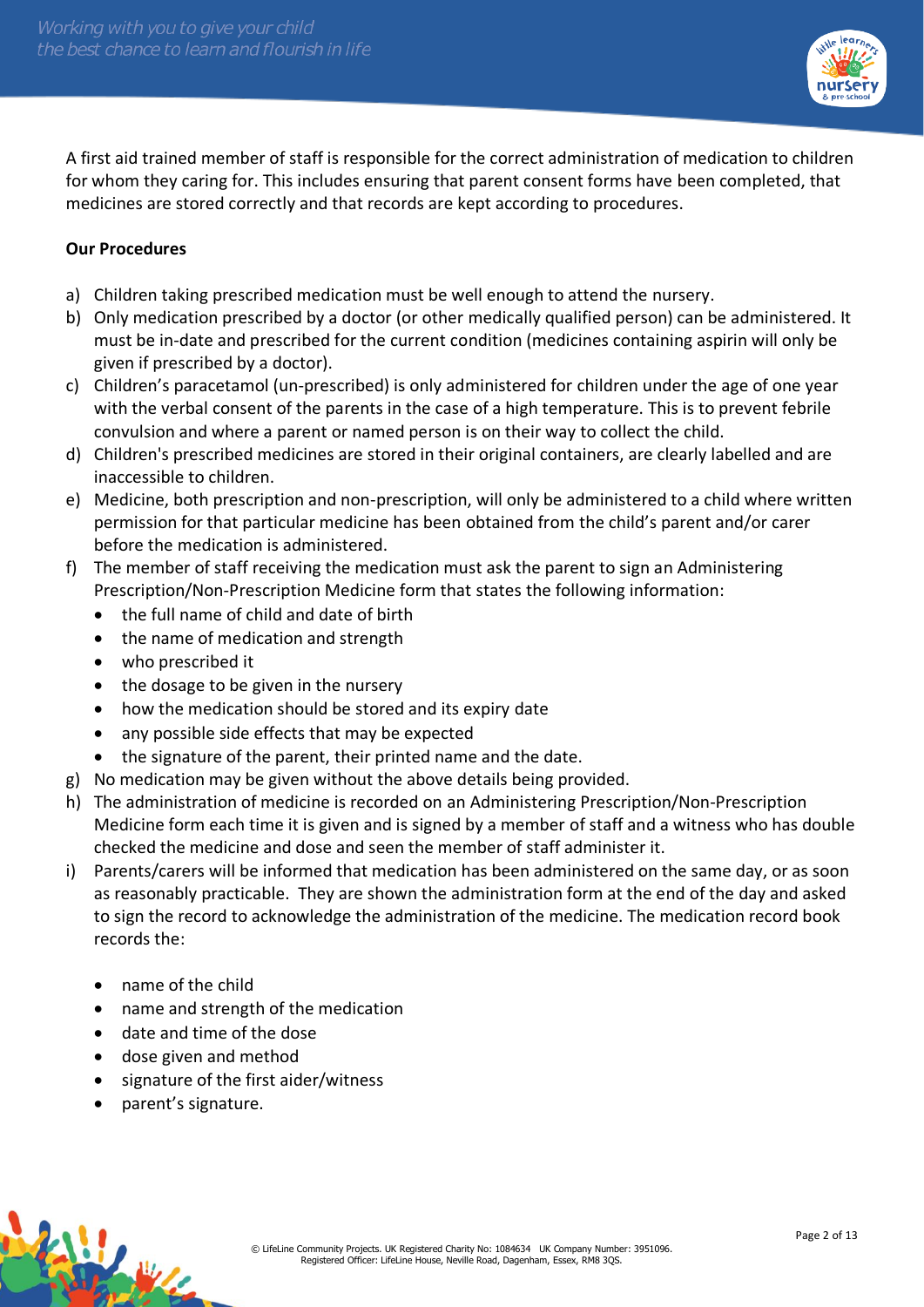

#### **1.2 Storage of Medicines**

- a) All medication is stored safely in a locked cupboard or refrigerated as required. Where the cupboard or refrigerator is not used solely for storing medicines, they are kept in a marked plastic box.
- b) The child's key person is responsible for ensuring the medicine is handed back at the end of the day to the parent.
- c) For some conditions, medication may be kept in the nursery to be administered on a regular or, on an as-and-when- required basis. Key persons check that any medication held in the nursery is in date and return any out-of-date medication back to the parent. Parents sign a long-term consent form for regular medicines e.g. asthma pumps to be administered, and then asked to sign the administration of medication record at the end of the day, if the child has had the medicine that day.
- d) If the administration of prescribed medication requires medical knowledge, individual training is provided for the relevant member of staff by a health professional.
- e) If rectal diazepam is given, another member of staff must be present and must co-sign the record book.
- f) No child may self-administer. Where children are capable of understanding when they need medication, for example with asthma, they should be encouraged to tell their key person what they need. However, this does not replace staff vigilance in knowing and responding when a child requires medication.

## **1.3 Children Who Have Long-term Medical Conditions and Who May Require On-going Medication**

- a) A risk assessment is carried out for each child with long-term medical conditions that require ongoing medication. This is the responsibility of the manager alongside the key person. Other medical or social care personnel may need to be involved in the risk assessment.
- b) Parents will also contribute to a risk assessment. They should be shown around the nursery, understand the routines and activities and point out anything which they think may be a risk factor for their child.
- c) For some medical conditions, key staff will need to have training in a basic understanding of the condition, as well as how the medication is to be administered correctly. The training needs for staff form part of the risk assessment.
- d) The risk assessment includes vigorous activities and any other activity that may give cause for concern regarding an individual child's health needs.
- e) The risk assessment includes arrangements for taking medicines.
- f) On outings, advice is sought from the child's GP if necessary where there are concerns.
- g) A health care plan for the child is drawn up with the parent. The plan outlines the key person's role and what information must be shared with other staff who care for the child.
- h) The health care plan should include the measures to be taken in an emergency.
- i) The health care plan is reviewed every six months, or more frequently if necessary. This includes reviewing the medication, e.g. changes to the medication or the dosage, any side effects noted etc.
- j) Parents receive a copy of the health care plan and each contributor, including the parent, signs it.

## **1.4 Managing Medicines on Trips and Outings**

a) On outings, children with risk assessments will, wherever possible, be accompanied by the child's key person, or another member of staff who is fully informed about the child's needs and/or medication.

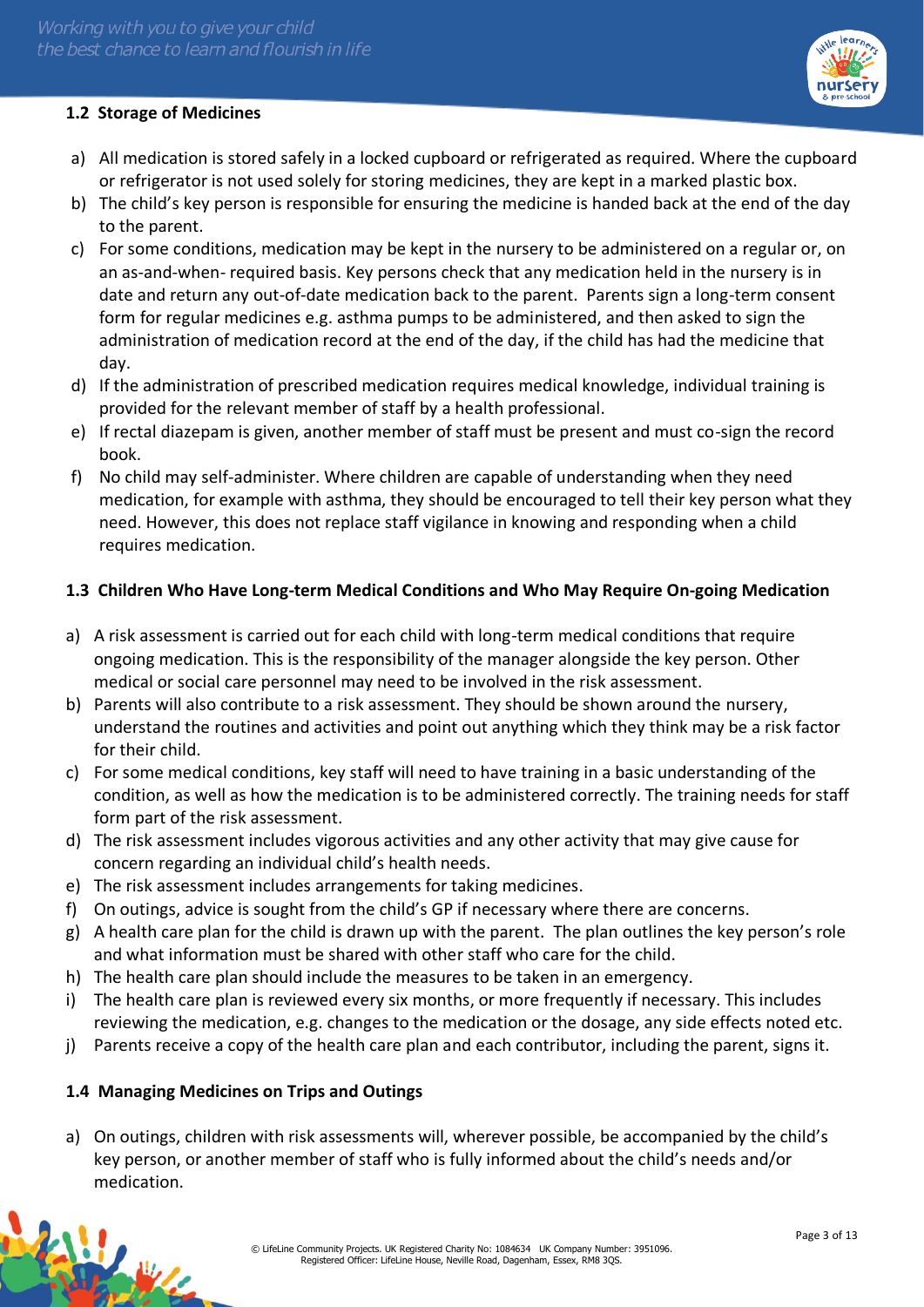

- b) Medication is taken in a sealed plastic box clearly labelled with the child's name and the name of the medication. Inside the box is a copy of the consent form and a card to record when it has been given, including all the details that need to be recorded in the medication record as stated above.
- c) On returning to the nursery the card is stapled to the medicine record book and the parent signs it.
- d) If a child on medication has to be taken to hospital, the child's medication is taken in a sealed plastic box clearly labelled with the child's name and the name of the medication. Inside the box is a copy of the consent form signed by the parent.
- e) As a precaution, children will not eat when travelling in vehicles.

#### **1.5 Paracetamol and Ibuprofen**

- a) We keep a bottle of children's paracetamol and ibuprofen for emergency purposes at each of our nurseries.
- b) Parents sign a medication permission form upon entry to the nursery.
- c) Parents will be phoned if it is considered that the child requires either one.
- d) Where the Nursery Manager, or senior in charge, cannot contact a parent/carer, they will take the decision as to whether to administer (usually due to high temperature).

#### **2. Allergies**

At Little Learners we are aware that children may have or develop an allergy resulting in an allergic reaction. Our aims are to ensure allergic reactions are minimised or, where possible, prevented and that staff are fully aware of how to support a child who may be having an allergic reaction.

#### **Our Procedures**

- a) Our staff are made aware of the signs and symptoms of a possible allergic reaction in case of an unknown or first reaction in a child. These may include a rash or hives, nausea, stomach pain, diarrhoea, itchy skin, runny eyes, shortness of breath, chest pain, swelling of the mouth or tongue, swelling to the airways to the lungs, wheezing and anaphylaxis.
- b) We ask parents to share all information about allergic reactions and allergies on their child's registration form. Where a child has a known allergy, the Nursery Manager will carry out a full Allergy Risk Assessment Procedure that details the following:
	- The allergen (i.e. the substance, material or living creature the child is allergic to such as nuts, eggs, bee stings, cats etc).
	- The nature of the allergic reactions e.g. anaphylactic shock reaction, including rash, reddening of skin, swelling, breathing problems etc.
	- What to do in case of allergic reactions, any medication used and how it is to be used (e.g. EpiPen).
	- Control measures such as how the child can be prevented from contact with the allergen.
	- Review.

- This form is kept in the child's personal file and a copy is displayed where staff can see it.
- Parents train staff in how to administer special medication in the event of an allergic reaction.
- c) We share all information with all staff and keep information about allergies in each room in the nursery, and the kitchen.

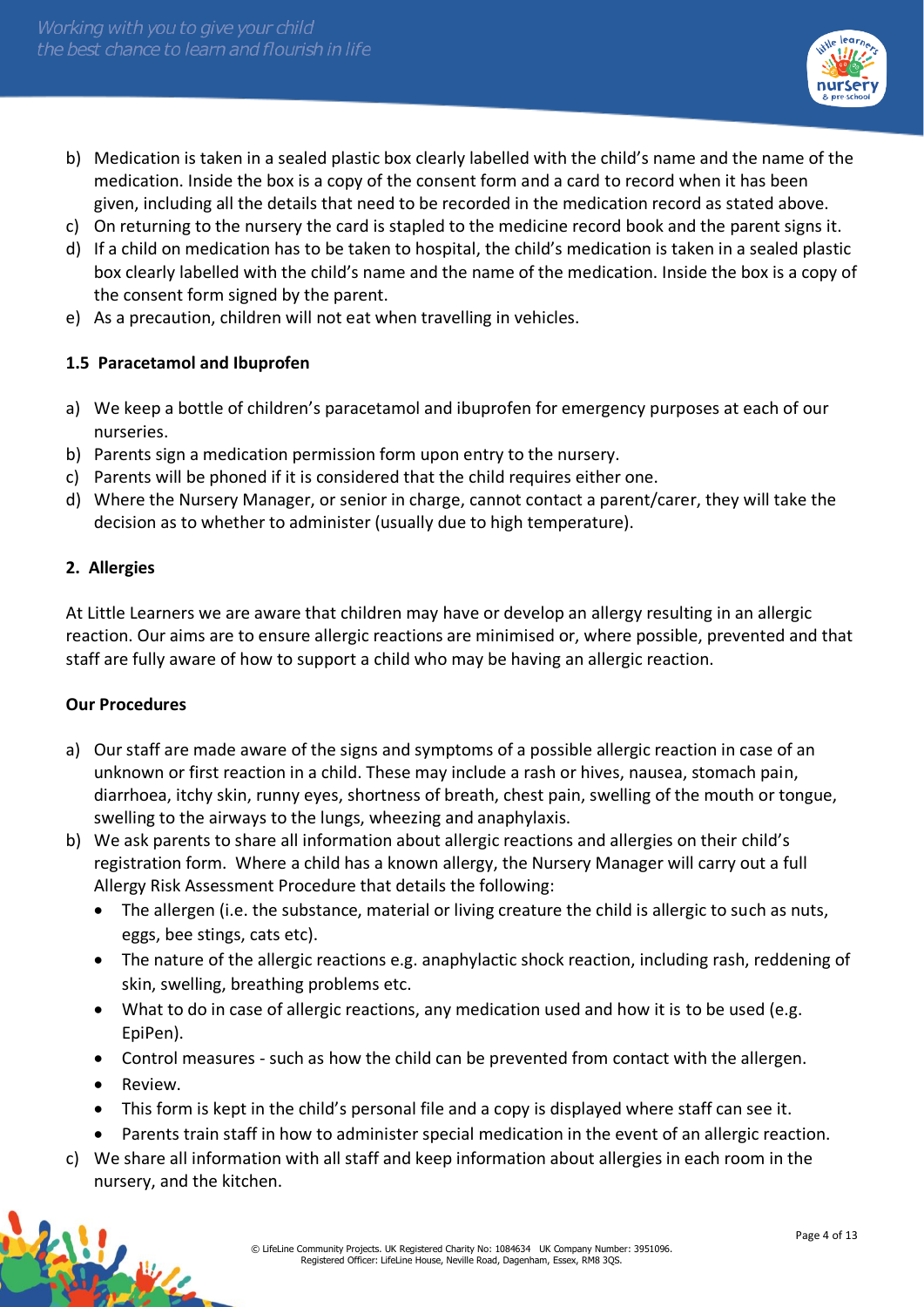

- d) All food prepared for a child with a specific allergy is prepared in an area where there is no chance of contamination and served on equipment that has not been in contact with this specific food type, e.g. nuts.
- e) Generally, no nuts or nut products are used within the nursery.
- f) Parents are made aware so that no nut or nut products are accidentally brought in, for example to a party.
- g) The nursery manager, nursery cook and parents will work together to ensure a child with specific food allergies receives no food at nursery that may harm them. This may include designing an appropriate menu or substituting specific meals on the current nursery menu.
- h) Seating will be monitored for children with allergies. Where appropriate, staff will sit with children who have allergies and, where age/stage of development is appropriate, staff will discuss food allergies and the potential risks.
- i) Risk assessments will be completed for babies with food allergies.
- j) If a child has an allergic reaction e.g. to food, a bee or wasp sting or plant, a first- aid trained member of staff will act quickly and administer the appropriate treatment. We will inform parents and record the information in the incident book and on the central children's record.
- k) If an allergic reaction requires specialist treatment, e.g. an EpiPen, then at least two members of staff working directly with the child and the manager will receive specific medical training to be able to administer the treatment to each individual child.

## **3. First Aid**

It is Little Learners policy to exceed the requirements of the EYFS in respect of paediatric first aid training (PFA).

All staff employed in the setting, including newly qualified practitioners who have completed an Early Years level 2 and/or level 3 qualification on or after 30 June 2016, hold a current PFA certificate. A qualified PFA will accompany children on outings. We update PFA training every three years, or more frequently if required, and ensure that new practitioners who do not hold this qualification complete the training within three months after starting at the setting.

We introduced a due diligence process in April 2017 on PFA training providers to ensure that the training provider is competent and that the training they provide is fit for purpose.

Our staff take action to apply first aid treatment in the event of an accident involving a child or adult.

## **3.1 The first aid kit**

- a) Our first aid kit is accessible at all times, complies with the Health and Safety (First Aid) Regulations 1981 and contains the following items:
	- Triangular bandages (ideally at least one should be sterile) x 4
	- Three of each sterile dressings in sizes small, medium and large
	- Composite pack containing 20 assorted (individually-wrapped) plasters x 1
	- Sterile eye pads (with bandage or attachment) e.g. No 16 dressing x 2
	- Container of 6 safety pins x 1
	- Guidance card as recommended by HSE x 1.

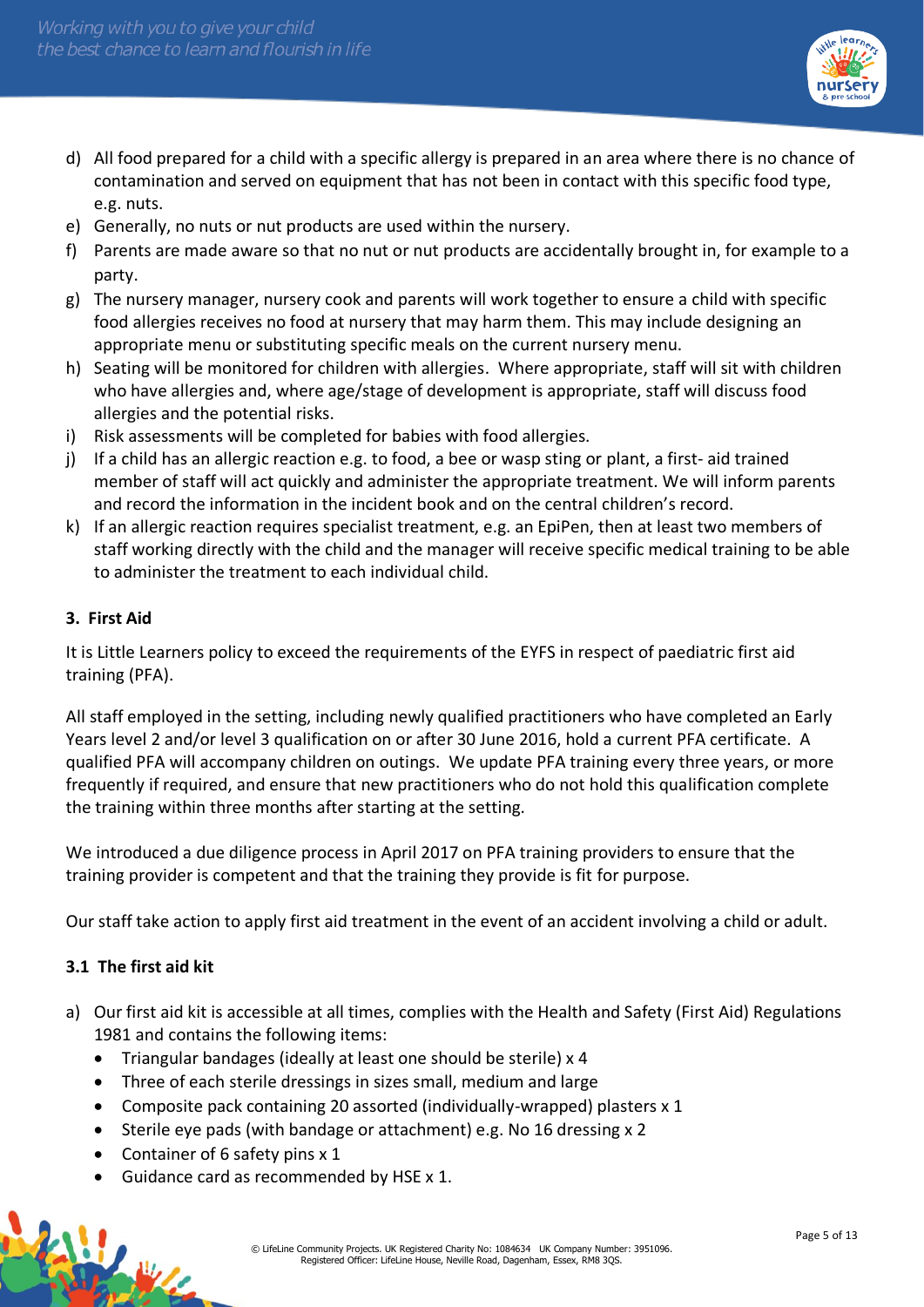

- b) In addition to the first aid equipment, each box is supplied with:
	- 1 pair of disposable plastic (PVC or vinyl) gloves
	- 1 plastic disposable apron
	- A children's thermometer
	- Children's paracetamol.
- c) The first aid box is easily accessible to adults and is kept out of the reach of children.
- d) Unprescribed medication may be administered if witnessed by two staff members and will only be children's medicine i.e. paracetamol or ibuprofen. Parents will be contacted for authorisation but in the event that they cannot be contacted a decision will be taken by the manager about administration.
- e) Parents will sign a consent form allowing this upon the child's entry to nursery.
- f) At the time of each child's admission to the nursery, parents' written permission for obtaining emergency medical advice or treatment is sought. Parents sign and date their written approval.
- g) Parents sign a consent form at registration allowing staff to take their child to the nearest Accident and Emergency unit to be examined, treated or admitted as necessary on the understanding that parents have been informed and are on their way to the hospital.

## **4. Infection Control**

At Little Learners we promote the good health of all children attending through maintaining high hygiene standards and reducing the chances of infection being spread.

Viruses and infections can be easily passed from person to person by breathing in air containing the virus that is produced when an infected person talks, coughs or sneezes. It can also spread through hand/face contact after touching a person or surface contaminated with viruses.

## **Our Procedures**

NH 1

We follow the guidance below to prevent a virus or infection from moving around the nursery. Our staff:

- a) Encourage all children use tissues when coughing and sneezing to catch germs.
- b) Ensure all tissues are disposed of in a hygienic way and all children and staff wash their hands once the tissue is disposed of.
- c) Develop children's understanding of the above and the need for good hygiene procedures in helping them to stay healthy.
- d) Wear the appropriate Personal Protective Equipment (PPE) when changing nappies, toileting children and dealing with any other bodily fluids. Staff must dispose of these in the appropriate manner and wash their hands immediately.
- e) Clean and sterilise all potties and changing mats before and after each use.
- f) Clean toilets at least daily and check them throughout the day.
- g) Remind children to wash their hands before eating, after visiting the toilet, playing outside or being in contact with any animal and explain the reasons for this.
- h) Clean all toys, equipment and resources on a regular basis by following a comprehensive cleaning rota and using antibacterial cleanser or through washing in the washing machine.
- i) Wash or clean all equipment used by babies and toddlers as and when needed including when the children have placed it in their mouth.

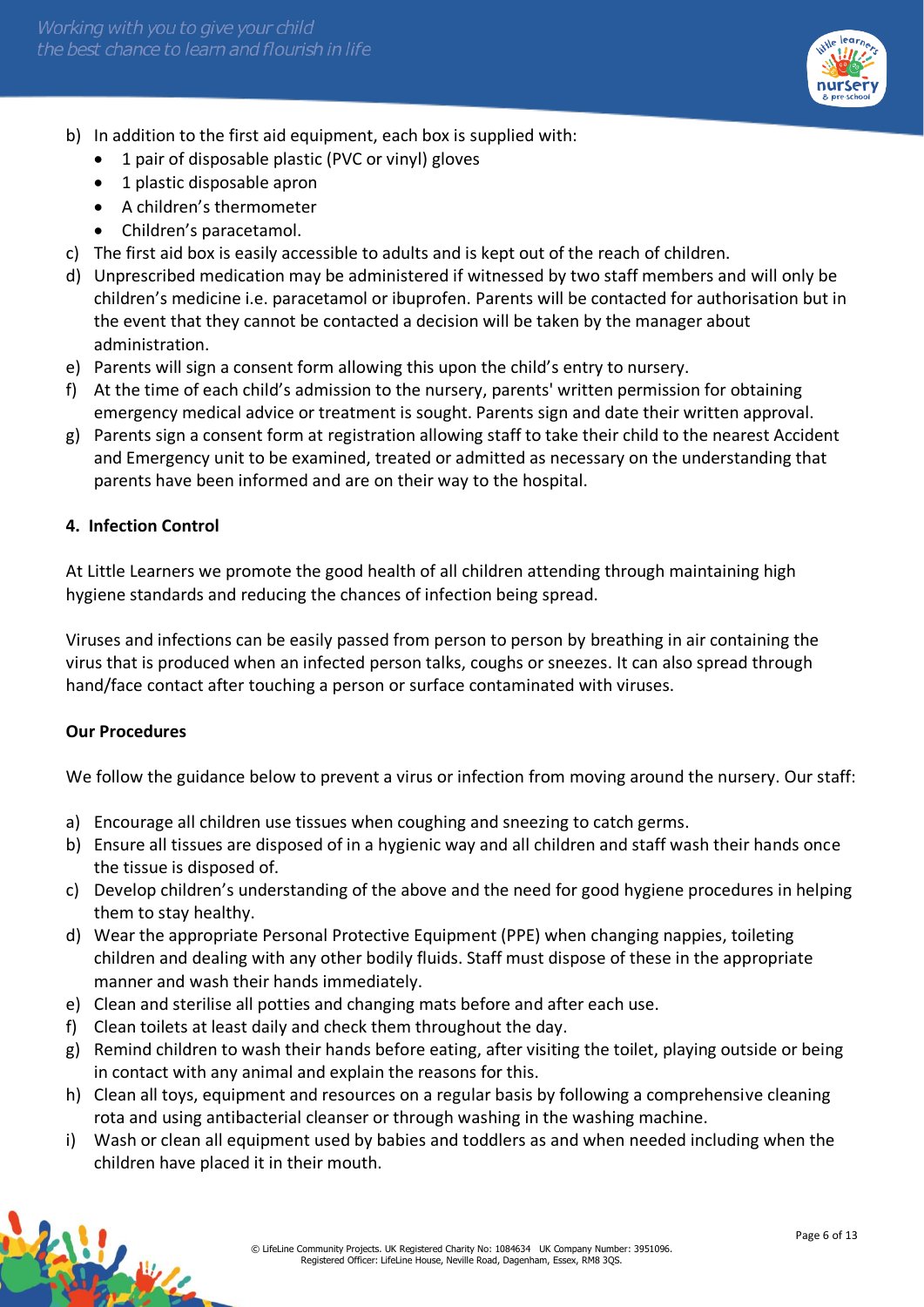

- j) Store dummies in individual hygienic dummy boxes labelled with the child's name to prevent crosscontamination with other children.
- k) Store toothbrushes (where applicable) hygienically to prevent cross-contamination.
- l) Immediately clean and sterilise (where necessary) any dummy or bottle that falls on the floor or is picked up by another child.
- m) Wash bedding at least once a week.
- n) Ask parents and visitors to remove all outdoor footwear or use shoe covers when entering rooms where children may be crawling or sitting on the floor.
- o) Where applicable wear specific indoor shoes or slippers whilst inside the rooms and make sure that children wear them as well.
- p) Follow the sickness and illness procedures when children are ill to prevent the spread of any infection in the nursery. Staff are also requested to stay at home if they are contagious.

In addition:

- a) The Nursery Manager retains the right of refusal of all children, parents, staff and visitors who are deemed contagious and may impact on the welfare of the rest of the nursery.
- b) Parents will be made aware of the need for these procedures in order for them to follow these guidelines whilst in the nursery.
- c) Periodically each room in the nursery will be deep cleaned including carpets and soft furnishings to ensure the spread of infection is limited. This will be implemented earlier if the need arises.
- d) The nursery will ensure stocks of tissues, hand washing equipment, cleaning materials and sterilising fluid are maintained at all times and increased during the winter months or when flu and cold germs are circulating.

## **5. Managing Sickness and Illness**

At Little Learners we promote the good health of all children attending. To help keep children healthy and minimise infection, we do not expect children to attend nursery if they are unwell. If a child is unwell it is in their best interest to be in a home environment with adults they know well rather than at nursery with their peers.

## **Our Procedures**

In order to take appropriate action of children become ill and to minimise the spread of infection we implement the following procedures:

- a) If a child becomes ill during the nursery day, we contact their parent(s) and ask them to pick up their child as soon as possible. During this time, we care for the child in a quiet, calm area with their key person, wherever possible.
- b) We follow the guidance provided by Public Health England in Guidance on Infection Control in Schools and other Child Care Settings and advice from our local health protection unit on exclusion times for specific illnesses, e.g. sickness and diarrhoea, measles and chicken pox, to protect other children in the nursery.
- c) If a child develops a high temperature of 38C (101.4F) or higher, we will contact their parents and request they collect their child as soon as possible. We request that children who go home with a high temperature do not return to nursery for 24 hours. Whilst we appreciate that it can be a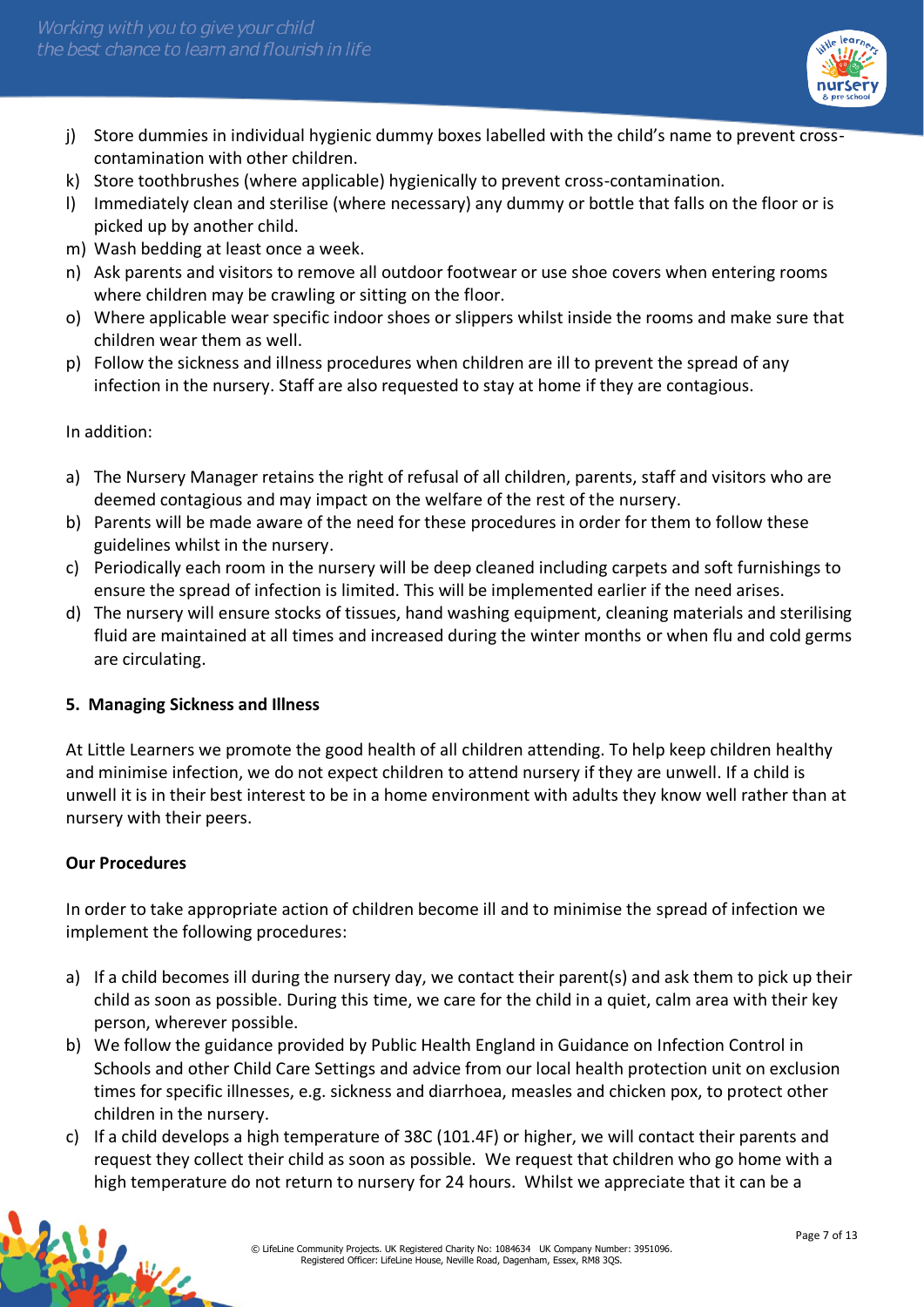

- d) difficult time for working parents, we have to take into consideration the health and well-being of all of the children who attend the nursery.
- e) The child's temperature is taken using an under-arm thermometer/ear thermometer kept in the first aid box. The temperature is taken under both arms/in both ears to give a clear indication of the correct temperature.
- f) A child with a high temperature will be encouraged to drink plenty of fluids and we will avoid bundling them up in too many clothes or bedclothes.
- g) We may administer paracetamol if we deem this is necessary once spoken to the Nursery Manager/ person in charge. Administration will be witnessed by two members of staff and recorded. Parents will be asked to sign to confirm they have been informed of any medication administered.
- h) In extreme cases of emergency, the child should be taken to the nearest hospital and the parent informed.
- i) Parents are asked to take their child to the doctor before returning them to Little Learners.
- j) Should a child have an infectious disease, such as sickness and diarrhoea, they must not return to nursery until they have been clear for at least 48 hours.
- k) We inform all parents if there is a contagious infection identified in the nursery, to enable them to spot the early signs of this illness. We thoroughly clean and sterilise all equipment and resources that may have come into contact with a contagious child to reduce the spread of infection
- l) We exclude all children on antibiotics for the first 48 hours of the course (unless this is part of an ongoing care plan to treat individual medical conditions e.g. asthma and the child is not unwell) This is because it is important that children are not subjected to the rigours of the nursery day, which requires socialising with other children and being part of a group nursery, when they have first become ill and require a course of antibiotics
- m) We have the right to refuse admission to a child who is unwell. This decision will be taken by the manager on duty and is non-negotiable.
- n) Parents are requested to regularly check their children's hair. If a parent finds that their child has head lice they must inform the nursery so that other parents can be alerted to check their child's hair.

# **5.1 HIV/AIDS/Hepatitis**

HIV virus, like other viruses such as Hepatitis A, B and C, are spread through body fluids. Hygiene precautions for dealing with body fluids are the same for all children and adults.

## **Our Procedures**

- a) Single-use vinyl gloves and aprons are worn when changing children's nappies, pants and clothing that are soiled with blood, urine, faeces or vomit.
- b) Protective rubber gloves are used for cleaning/sluicing clothing after changing.
- c) Soiled clothing is rinsed and either bagged for parents to collect or laundered in the nursery.
- d) Spills of blood, urine, faeces or vomit are cleared using mild disinfectant solution and mops; any cloths used are disposed of with clinical waste.
- e) Tables and other furniture, furnishings or toys affected by blood, urine, faeces or vomit are cleaned using a disinfectant.
- f) Children do not share toothbrushes, which are also soaked weekly in sterilising solution*.*

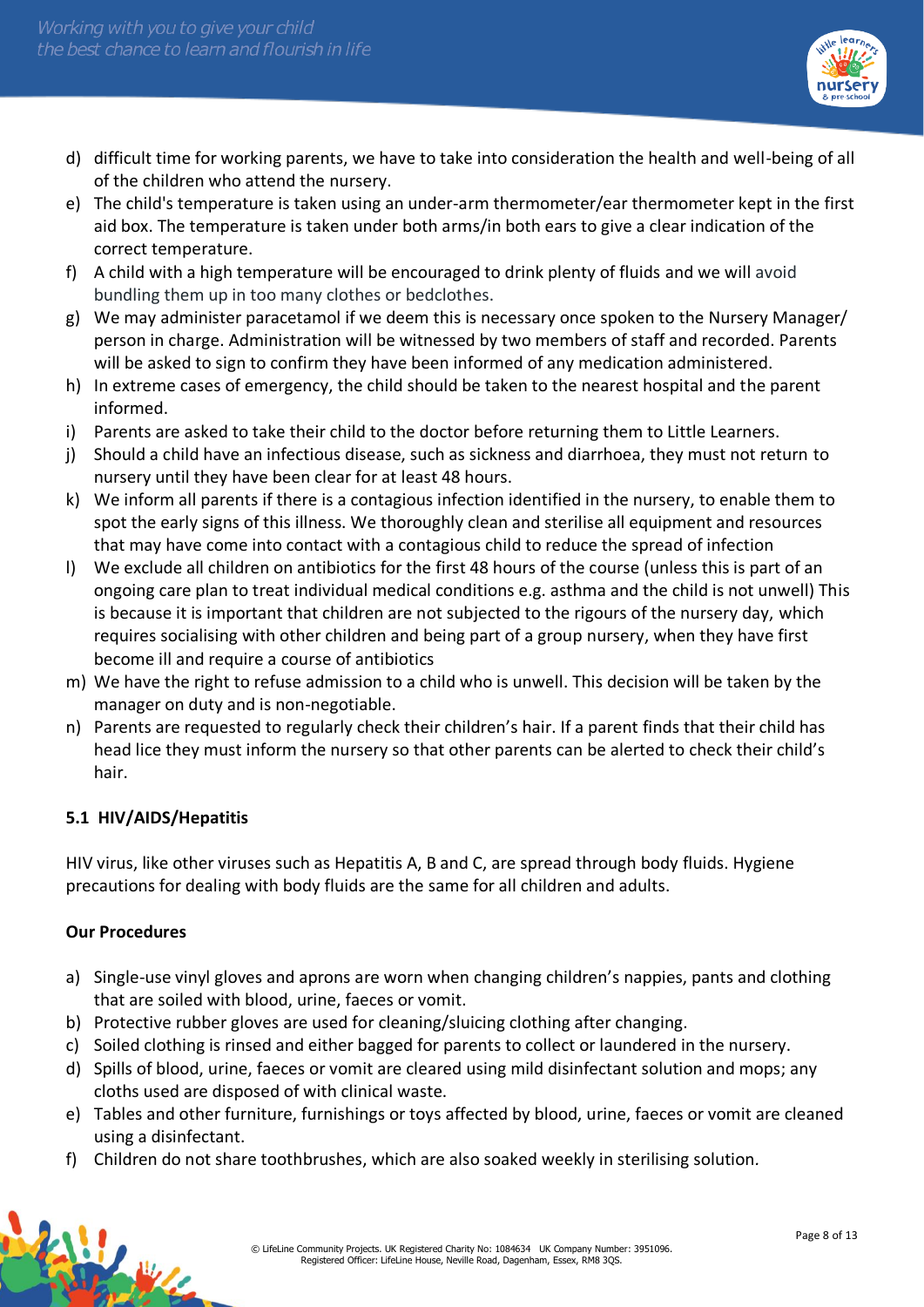## **5.2 Meningitis Procedure**



If a parent informs the nursery that their child has meningitis, the Nursery Manager will contact the Infection Control (IC) Nurse for their area. The IC Nurse will give guidance and support in each individual case. If parents do not inform the nursery, we will be contacted directly by the IC Nurse and the appropriate support will be given. We will follow all guidance given and notify any of the appropriate authorities including Ofsted if necessary.

#### **5.3 Oral Medication**

- a) Asthma inhalers are now regarded as 'oral medication' by insurers.
- b) Oral medications must be prescribed by a GP or have manufacturer's instructions clearly written on them.
- c) The nursery must be provided with clear written instructions on how to administer such medication.
- d) All procedures will be adhered to for the correct storage and administration of the medication.
- e) The nursery must have the parents or carers prior written consent. This consent must be kept on file. It is not necessary to forward copy documents to our insurance provider.

#### **6. How we record and report Accidents and Incidents**

We follow the guidelines of the Reporting of Injuries, Diseases and Dangerous Occurrences Regulations (RIDDOR) for the reporting of accidents and incidents. Child protection matters or behavioural incidents between children are not regarded as incidents and there are separate procedures for this.

#### **6.1 Accident Forms**

Our accident forms are:

- kept in a safe and secure place
- accessible to staff and volunteers, who all know how to complete it
- reviewed at least half-termly to identify any potential or actual hazards.

## **6.2 Reporting Accidents and Incidents to Ofsted**

- a) We notify Ofsted as soon as is reasonably practicable, but within 14 days of an incident occurring that involves:
	- the death of a child in our care
	- a serious accident or injury to, or serious illness of, a child in our care and the action we take in response
	- food poisoning affecting two or more children looked after on our premises.
- b) The definition of minor accidents and serious accidents, illnesses and incidents are shown in the table below: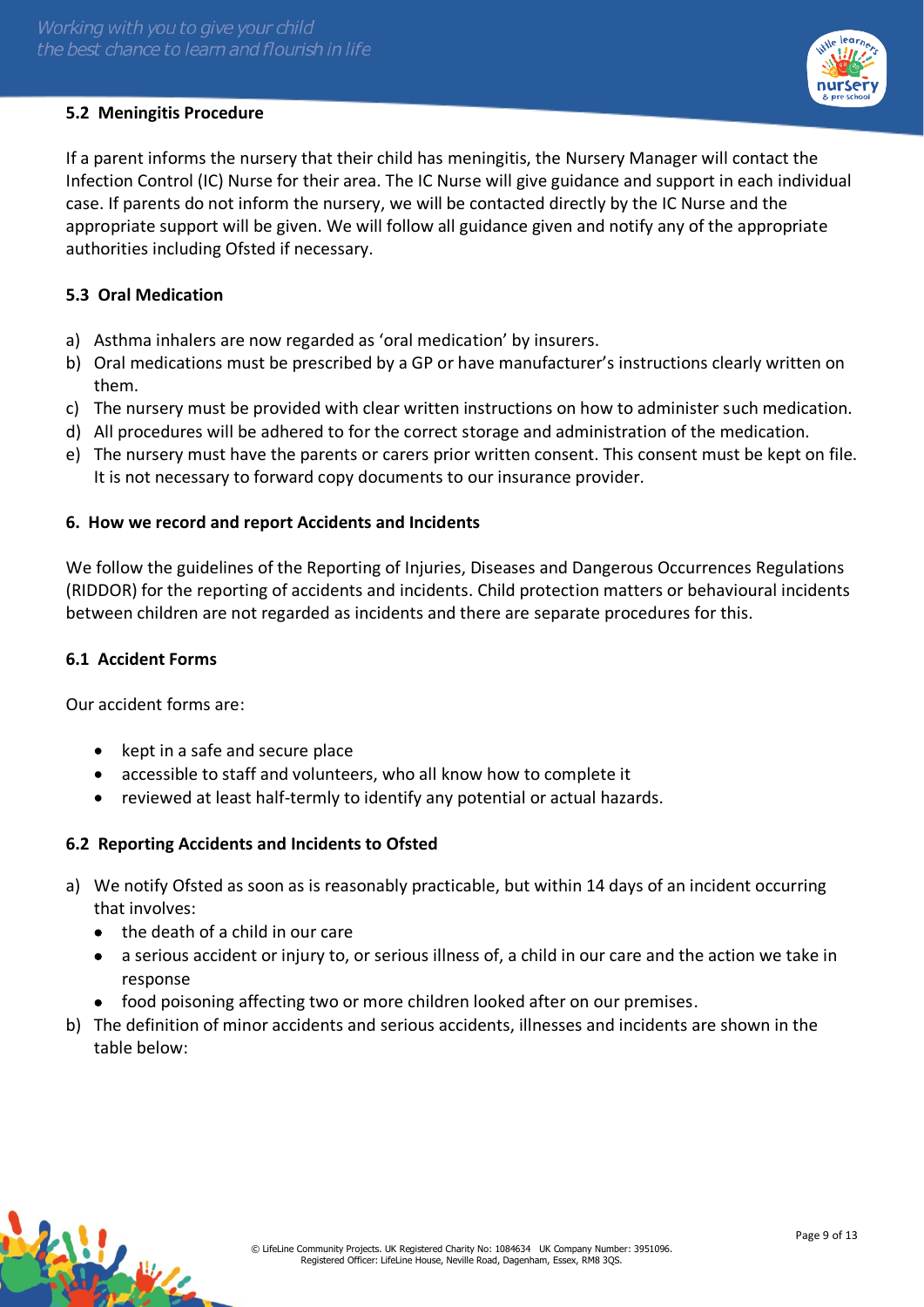

| Definition of a minor   | sprains, strains and bruising<br>$\bullet$                                                               |  |
|-------------------------|----------------------------------------------------------------------------------------------------------|--|
| injury                  | cuts and grazes<br>$\bullet$                                                                             |  |
|                         | wound infections<br>٠                                                                                    |  |
|                         | minor burns and scalds<br>$\bullet$                                                                      |  |
|                         | minor head injuries<br>٠                                                                                 |  |
|                         | insect and animal bites<br>$\bullet$                                                                     |  |
|                         | minor eye injuries<br>$\bullet$                                                                          |  |
|                         | minor injuries to the back, shoulder and chest.                                                          |  |
|                         | Note: we are not required to inform Ofsted of minor injuries, but they do require us to keep a record of |  |
| these incidents.        |                                                                                                          |  |
| Definition of a serious | Where a child in our care is taken to hospital (to an Accident and Emergency                             |  |
| accident                | Department for more than 24 hours), either directly from our nursery, or                                 |  |
|                         | later, as the result of something that happened while the child was in our care                          |  |
| Definition of a serious | broken bones or a fracture<br>$\bullet$                                                                  |  |
| incident                | loss of consciousness<br>$\bullet$                                                                       |  |
|                         | pain that is not relieved by simple pain killers<br>$\bullet$                                            |  |
|                         | acute confused state                                                                                     |  |
|                         | persistent, severe chest pain or breathing difficulties<br>$\bullet$                                     |  |
|                         | amputation<br>$\bullet$                                                                                  |  |
|                         | dislocation of any major joint including the shoulder, hip, knee, elbow or<br>$\bullet$<br>spine         |  |
|                         | loss of sight (temporary or permanent)<br>$\bullet$                                                      |  |
|                         | chemical or hot metal burn to the eye or any penetrating injury to the eye<br>٠                          |  |
|                         | injury resulting from an electric shock or electrical burn leading to                                    |  |
|                         | unconsciousness, or requiring resuscitation or admittance to hospital for<br>more than 24 hours          |  |
|                         | any other injury leading to hypothermia, heat-induced illness or                                         |  |
|                         | unconsciousness; or requiring resuscitation; or requiring admittance to                                  |  |
|                         | hospital for more than 24 hours                                                                          |  |
|                         | unconsciousness caused by asphyxia or exposure to harmful substance or                                   |  |
|                         | biological agent                                                                                         |  |
|                         | medical treatment, or loss of consciousness arising from absorption of any<br>$\bullet$                  |  |
|                         | substance by inhalation, ingestion or through the skin medical treatment                                 |  |
|                         | where there is reason to believe that this resulted from exposure to a                                   |  |
|                         | biological agent, or its toxins, or infected material.                                                   |  |
| Food poisoning          | Reportable if two or more children have been affected by food poisoning.                                 |  |
|                         |                                                                                                          |  |

# **6.3 Reporting to the Local Authority and RIDDOR**

- c) Local child protection agencies are informed of any serious accident or injury to a child, or the death of a child, whilst in our care and we act on any advice given by those agencies.
- d) Any food poisoning affecting two or more children or adults on our premises is reported to the local Environmental Health department.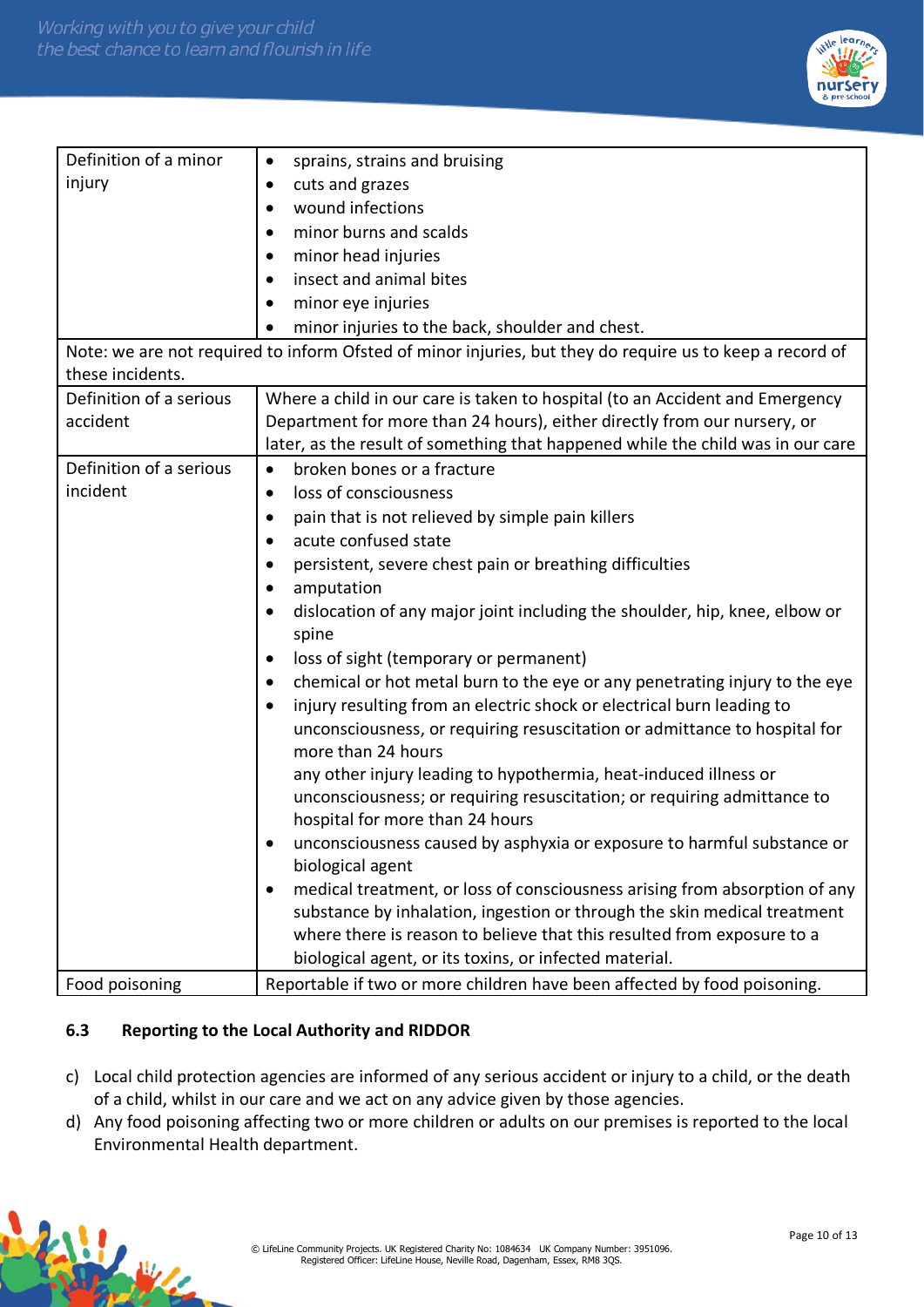

- e) We meet our legal requirements in respect of the safety of our employees and the public by complying with the Reporting of Injuries, Diseases and Dangerous Occurrences Regulations (RIDDOR). We report to the Health and Safety Executive:
	- any work-related accident leading to an injury to a child or adult, for which they are taken to hospital
	- any work-related injury to a member of staff, which results in them being unable to work for seven consecutive days
	- when a member of staff suffers from a reportable work-related disease or illness
	- any death, of a child or adult, that occurs in connection with activities relating to our work
	- any dangerous occurrences. This may be an event that causes injury or fatalities or an event that does not cause an accident, but could have done, such as a gas leak.
	- information for reporting incidents to the Health and Safety Executive is provided in the Pre-School Learning Alliance's Accident Record publication. Any dangerous occurrence is recorded in our incident book (see below).
	- The nursery manager is responsible for reporting accidents/incidents notifiable under RIDDOR.

## **6.4 Emergency Plan**

- a) We have a written emergency plan in place that details what we will do in the event of a major incident.
- b) We have ready access to telephone numbers for emergency services, including the local police. Where we are responsible for the premises we have contact numbers for the gas, electric, emergency services and a carpenter and plumber. Where we rent premises we ensure we have access to the person responsible and that there is a shared procedure for dealing with emergencies.
- c) We keep an incident book for recording major incidents, including those that that are reportable to the Health and Safety Executive as above.
- d) These incidents include:
	- a break in, burglary, or theft of personal or nursery property
	- an intruder gaining unauthorised access to the premises
	- a fire, flood, gas leak or electrical failure
	- an attack on member of staff or parent on the premises or nearby
	- any racist incident involving staff or family on the nurseries premises
	- a notifiable disease or illness, or an outbreak of food poisoning affecting two or more children looked after on the premises
	- the death of a child or adult
	- a terrorist attack, or threat of one.
- e) In the incident book we record the date and time of the incident, nature of the event, who was affected, what was done about it, if it was reported to the police, and if so a crime number. Any follow up, or insurance claim made, is also recorded.
- f) In the unlikely event of a terrorist attack, we follow the advice of the emergency services with regard to evacuation, medical aid and contacting children's families. Our standard Fire Safety and
- g) Emergency Evacuation Policy will be followed and staff will take charge of their key children. The incident is recorded when the threat is averted.
- h) In the unlikely event of a child dying on the premises, for example, through cot death in the case of a baby, the emergency services are called, and the advice of these services is followed.

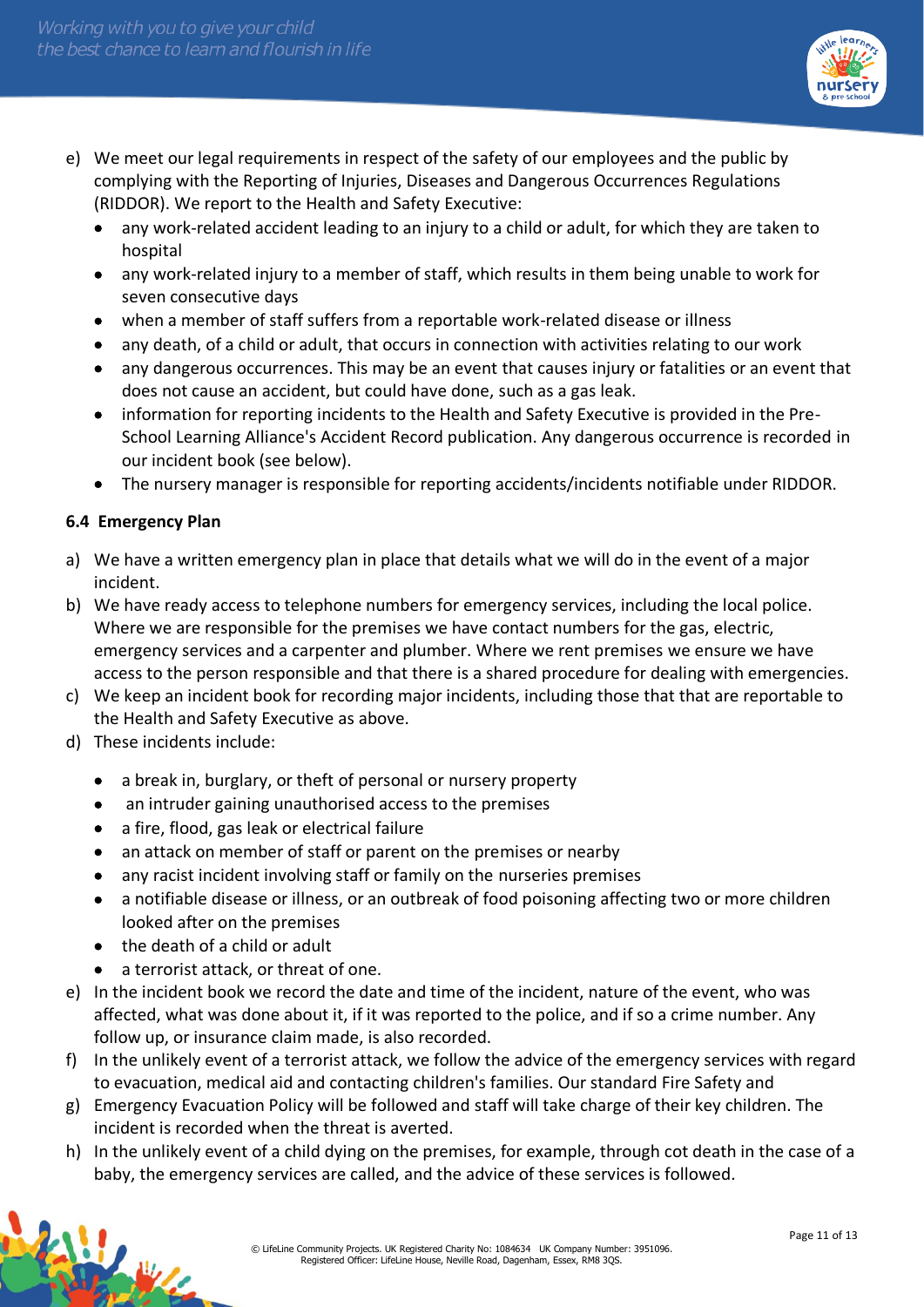

i) The incident book is not for recording issues of concern involving a child. This is recorded in the child's own file.

#### **7. Sun Protection**

It is nursery policy that all children should access the garden at some point during  $\Box$  the day.

During hot periods it is important that Little Learners ensures children's needs are met at all times. We will continue to use outdoors spaces such as gardens and parks, **all though** although this will be reduced if there is no shade available.

#### **Below are a number of ways we manage children's needs during hot spells:**

- a) We ensure a high factor; reputable sun lotion is worn at all times.
- b) We ensure children wear hats.
- c) We reduce time outside.
- d) We avoid the hottest times during the day.
- e) We provide additional canopies for shade.
- f) We use cool bags for water beakers.
- g) We keep children well hydrated.
- h) We ensure windows are open at all times.
- i) We provide water to play with.

Parents are asked to give written permission for nursery sun lotion to be applied for their children during the summer months.

Little Learners will provide a known brand of sun lotion for the children (see photo above). This will be a minimum of factor 30. If parents have concerns over the brand used they must provide their own clearly labelled with the child's name.

Sun lotion will be applied at least 15 minutes before the children go out by staff. Children themselves will help where they are able to do so. Sun lotion will be reapplied every 3 hours or earlier if the child has contact with water. Staff still need to reapply the sun lotion even if they sun lotion states it is waterproof.

Little Learners will replenish the nursery sun lotion every year with a new batch.

In order to maintain temperatures within the rooms, most rooms have air conditioning or a fan which can be used throughout the day.

We will only ever close the nursery if we are instructed to do so, or we unable to meet the needs of the children for whatever reason.